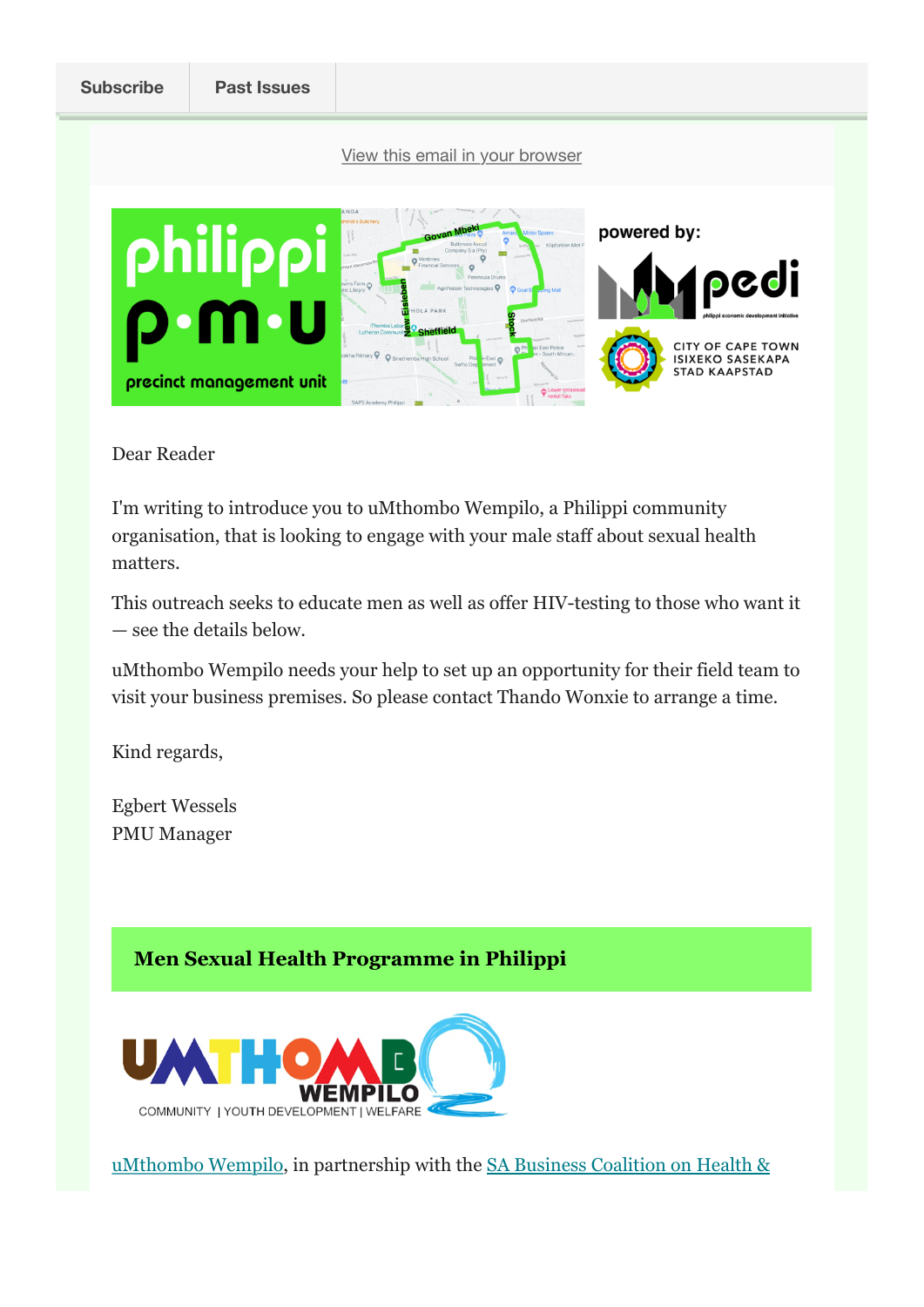AIDS (SABCOHA), provides a Men Sexual Health programme that engages with men around issues of:

- Access to healthcare.
- Gender-based violence.
- Sexual health and knowledge of HIV and AIDS.
- Linking men tested for HIV and screened for TB, COVID-19 and STIs to relevant health facilities.

We do this through a discussion about HIV and AIDS, and preventative alternatives such as the importance of safe sex; and newly available methods of prevention, such as PrEP and PEP.

We will be having a qualified HIV lay councilor to conduct HIV-testing for any men interested to know their status, when we conduct our education and awareness visit.

Our field team has been equipped with all the necessary PPEs (hand sanitizers, gloves, face masks) to ensure our work is undertaken in a safe environment and that our clients are protected.

We look forward to hearing from Philippi businesses!

Kind regards,

Thando Woxie 076 722 4477 thando@umthombowempilo.org.za

## **Contact**

## **Contact info**

Tel: 021 371 9824 WhatsApp: 081 549 1519 Email: pmu@pedi.org.za Facebook.com/philippi.pmu Facebook.com/pedi.org.za

## **Office address**

Unit 14, 2nd floor, The Hub, Philippi Village, 1 Cwangco Crescent, Philippi 7781 Find our location on Google